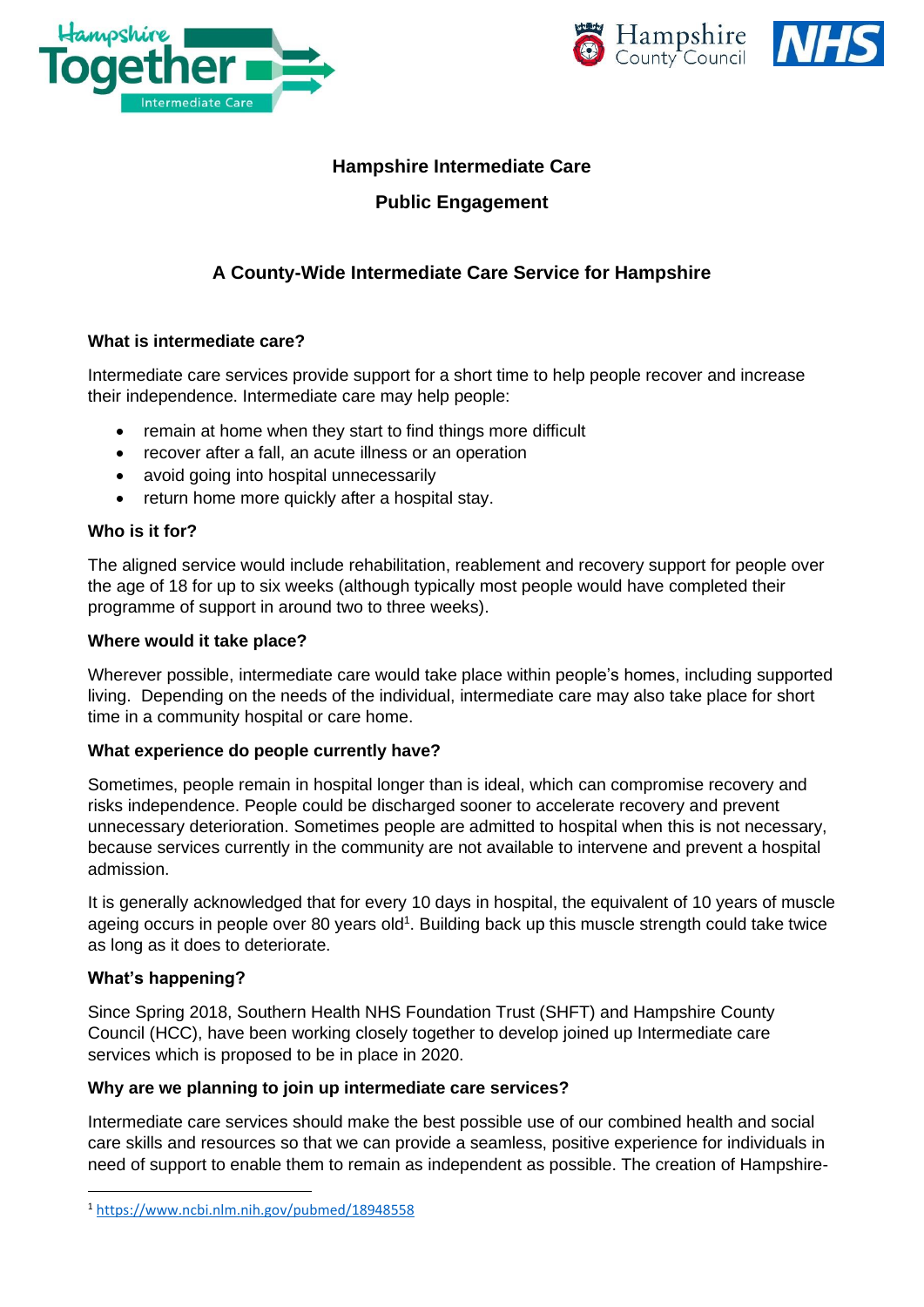wide intermediate care service would bring together Hampshire County Council's Reablement services and Southern Health NHS Foundation Trust bed and community-based rehabilitation services.

By working together, we would;

- better support people to recover from illness, or continue their recovery post discharge, in their own homes as far as possible
- enable people to be discharged from acute hospitals as early as possible
- proactively prevent hospital admissions
- share professional knowledge and avoid duplication
- maximise efficiencies and streamline operational processes

We would work together by co-ordinating activities and co-locating, with agreements on information sharing.

A 'forerunner' programme of work is underway to test different aspects in various locations across the County. This is leading to positive outcomes for service users as exemplified in the below comments.

We had an assessment from the team, they ordered equipment and fitted it the following day which we have found invaluable. All in all an extremely friendly and efficient service.

I had a fall which required admission to hospital and I was very anxious about returning home. The team visited me the day after discharge for a period of 5 days to help me regain my confidence mobilising around my home and promoted my independence with showering and dressing. They also referred me to Red Cross for befriending and I now attend a lunch club once a week.

#### **What experience do we want people to have?**

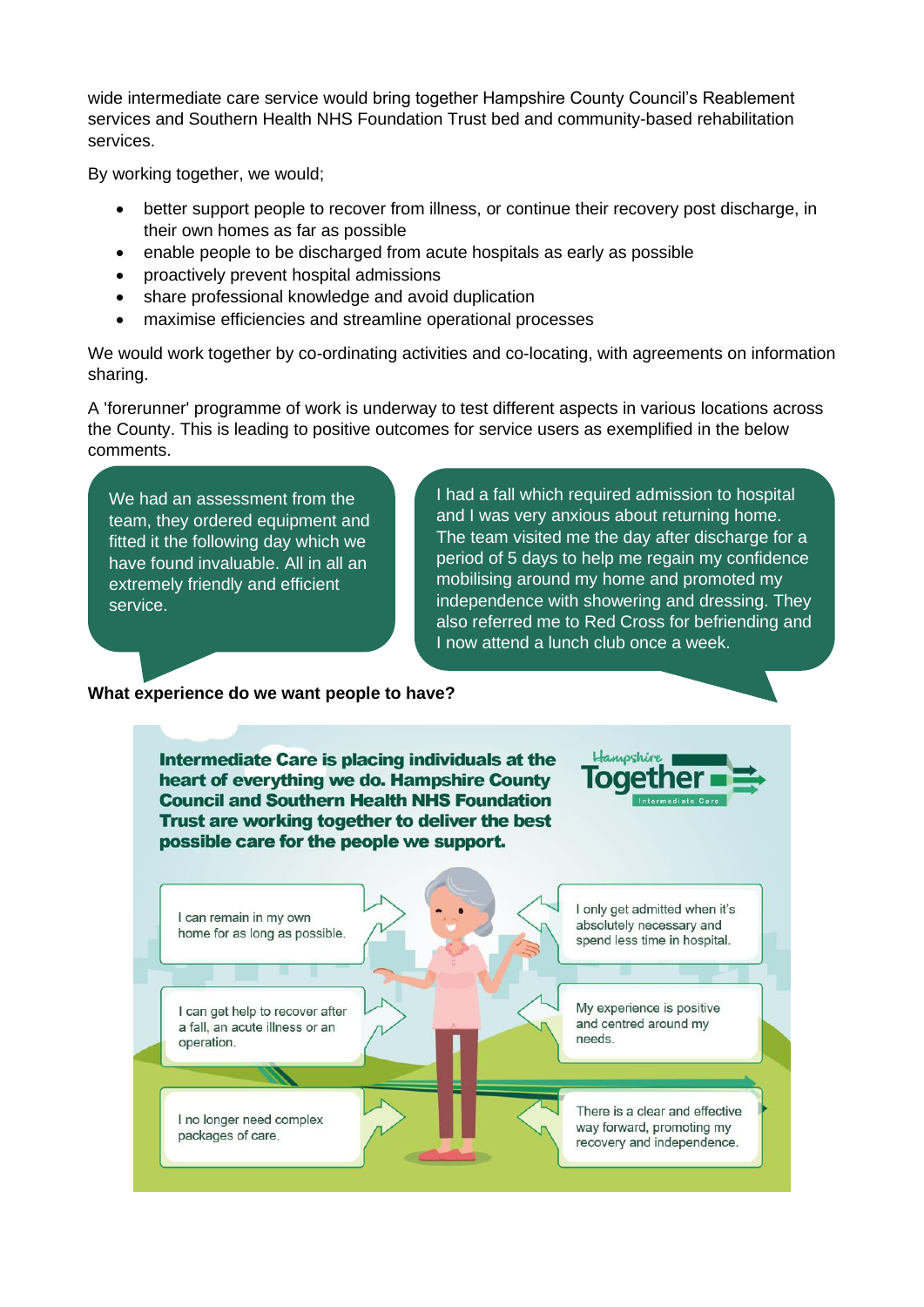## **What would Hampshire Intermediate care include?**

Services would include:

- Local Access Points providing assessment and hospital in-reach
- Community based rehabilitation / reablement that is provided to people in their own homes, by both or either health and social care services
- Urgent community / crisis response these services would form part of the intermediate care response to avoid admission to a hospital or permanent care home setting
- Acute Hospital Emergency Department admission avoidance, and supporting timely discharge
- Bed-based rehabilitation / reablement services

## **Your Views**

We would like to take the opportunity to invite you to share your views on our plans for the Hampshire Intermediate Care service.

We would welcome:

- Your views on any particular areas of focus you'd like to highlight for the intermediate care service.
- Any views that you would like to provide for consideration as the services are developed.

You can email your comments to [team@hampshiretogether.org](mailto:team@hampshiretogether.org) between Tuesday 20 August and midnight Monday 9 September. Alternatively, you can write to:

Hampshire Together Team Hampshire County Council Elizabeth II Court South, Room 25 Winchester SO23 8UG